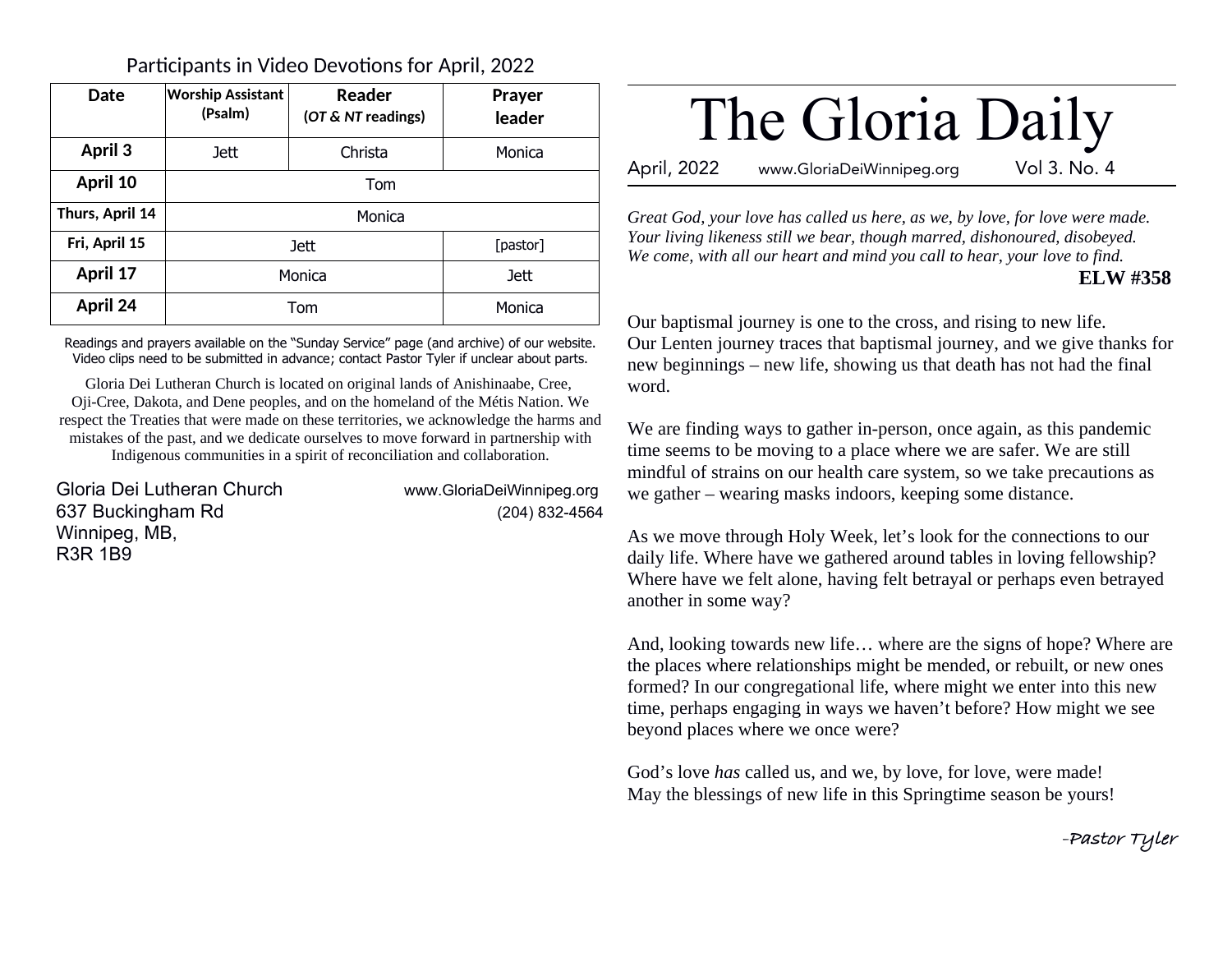#### WHAT CAN BE FOUND ONLINE?

We are making a gradual return to in-person gatherings. We had our first Sunday morning service back in our sanctuary on March  $20<sup>th</sup>$ .

As we make this change – this "return," we might say – we are mindful of those who wish to gather in-person and are comfortable with closeness, and we are mindful of those who are still navigating these changes and wanting to be careful. As we gather – online and in-person – we have a mix of everyone, all being at varying degrees of caution and comfort, these days. Please be patient. Please be kind.

We are working to meet needs as best we can – so there are inperson options for gathering, as well as online.

#### **Wednesdays – 9:30am Virtual Coffee Hour**

To join in these social times, follow the link provided in the e-news.

**ZOOM** 

We are working at a livestream set-up in our sanctuary, so part of our return to in-person worship can include a means of reaching beyond our church walls while we gather in our building. Find us on YouTube!

Links for online worship can also be found on our website under "Sunday Service."



www.GloriaDeiWinnipeg.org



an excerpt reflecting on the parable from Luke's gospel, and the painting by Rembrandt

What happened to the son in the distant country [the younger one who took his inheritance and left]? Aside from all the material and physical consequences, what were the inner consequences of the son's leaving home? The sequence of events is quite predictable. The farther I run away from the place where God dwells, the less I am able to hear the voice that calls me the



Beloved, and the less I hear that voice, the more entangled I become in the manipulations and power games of the world.

It goes somewhat like this: I am not so sure anymore that I have a safe home, and I observe other people who seem to be better off than I. I wonder how I can get to where they are. I try hard to please, to achieve success, to be recognized. When I fail, I feel jealous or resentful of these others. When I succeed, I worry that others will be jealous or resentful of me. I become suspicious or defensive and increasingly afraid that I won't get what I so much desire or will lose what I already have. Caught in this triangle of needs and wants, I no longer know my own motivations. I feel victimized by my surroundings and distrustful of what others are doing or saying. Always on my guard, I lose my inner freedom and start dividing the world into those are for me and those who are against me. I wonder if anyone really cares. I start looking for validations of my distrust. And wherever I go, I see them, and I say: "No one can be trusted." And then I wonder whether anyone ever really loved me. The world around me becomes dark. My heart grows heavy. My body is filled with sorrows. My life loses meaning. I have become a lost soul.

(from the chapter titled, "The Younger Son's Return," pp.46-47)